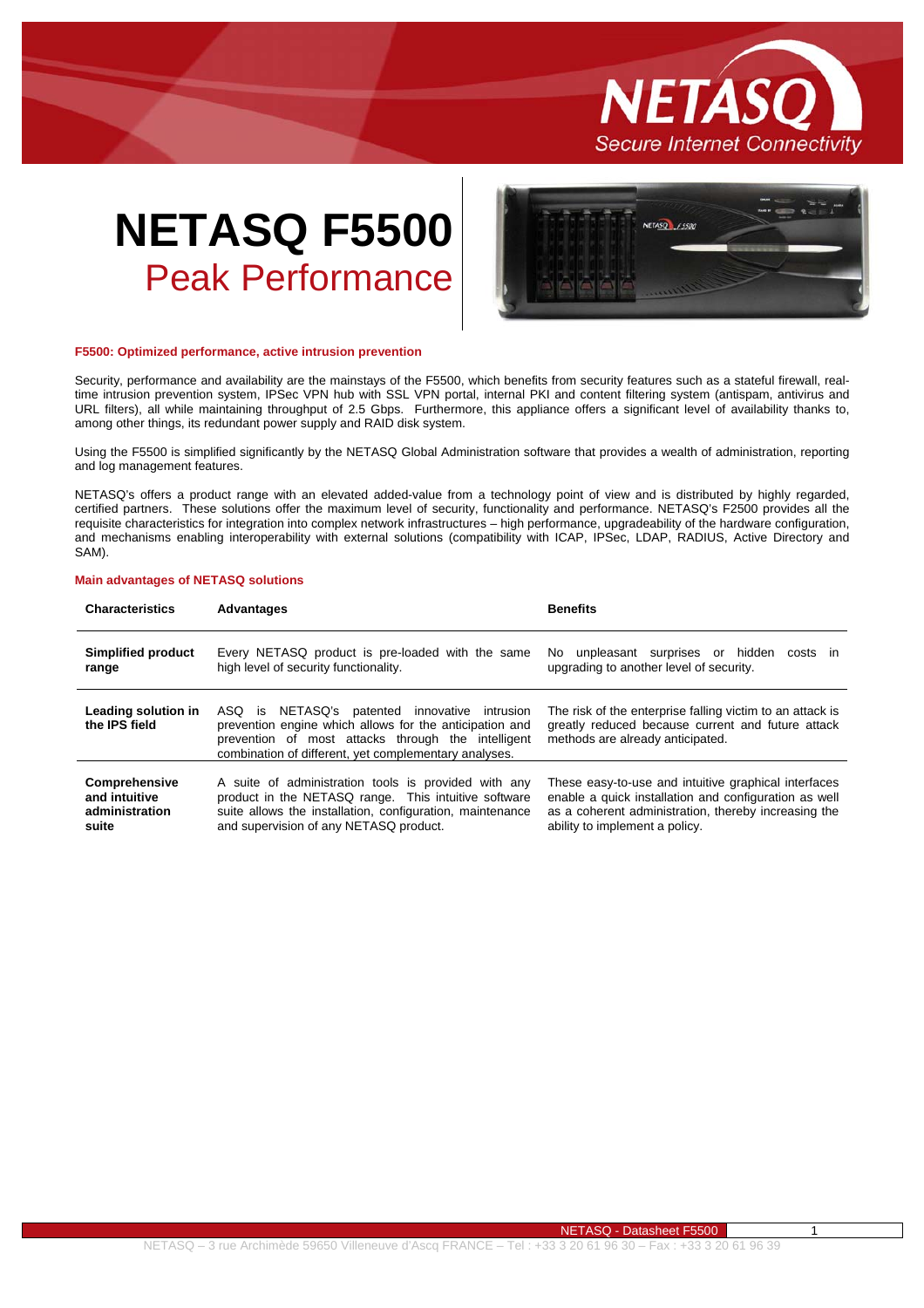

# **Features supported on the NETASQ F5500 UTM appliance**

# **Network and Filtering Features**

- Routed, translated, bridged and hybrid mode
- Routing by interface
- Support for up to 256 VLANs
- Built-in Dialup router (PPTP, PPPoE, PPP)
- Address Translation (NAT, 1 to 1, PAT and Split)
- Time Scheduling
- Policy rule (NAT, filter, URL) compliance checker
- xDSL High Availability and Load Balancing
- Support for up to 12 xDSL or Dialup modems
- Quality of Service management (Stateful QoS)
- Dynamic routing (RIP, OSPF, BGP)
- Alias IP support (multiple IP addresses per interface)

# **Intrusion Prevention System (ASQ)**

- ASQ Real Time Intrusion Prevention
- ASQ Plugins (HTTP, FTP, DNS, RIP, H323, EMule, SSL, SSH, Telnet, SMTP, POP3, IMAP4, NNTP, generic, etc.)
- Attack prevention in VPN tunnels
- Multi-layer analysis (protocol, connection, session and application layers)
- Blocks known and unknown attacks with or without context
- Flooding protection (ICMP, UDP and TCP)
- Blocks data evasion
- Protection from Trojan horses/backdoors
- Protection from OS detection
- Session hijack protection
- Contextual Signatures with automatic updates
- Dynamic blacklisting
- Permanent and temporary quarantining
- P2P and Instant Messaging application filters

# **IPSEC Features**

- Up to 256 bit encryption supporting DES, 3DES,
- AES, CAST128 and Blowfish
- SHA-1 & MD5 Authentication
- Authentication by pre-shared keys, X509 certificates or static
- Hub & Spoke VPN
- Gateway Gateway VPN tunnels
- Client Gateway VPN tunnels
- VPN Keep-alive
- Dead Peer Detection
- NAT-Traversal (UDP 500 and 4500)

# **PPTP VPN Features**

• Supports up to 64 PPTP VPN clients

# **SSL VPN features**

- Clientless SSL VPN access supported
- WEB Mode: access to web servers
- Full Mode: access to applications via JAVA applets
- User profile management

# **High Availability**

- Active / Passive
- Configuration synchronization
- Session replication
- Detection of technical failures
- (1) Requires a compatible USB key.

# **Antivirus Features**

- Embedded Kaspersky Antivirus (SMTP, POP3, HTTP)
- SMTP Proxy forwarding
- HTTP Proxy forwarding
- Automatic updates

#### **Antispam**

- DNS Blacklisting
- Combination of heuristic analyses

#### **Authentication**

- Single-Sign-On supported
- LDAP Authentication (Internal and External)
- Windows Authentication (NT4 NTLM and WIN2K Kerberos)
- Radius
- Internal PKI CA & CRL
- External PKI compatibility
- Web enrolment (creation of users and certificates)

#### **Services**

- HTTP Proxy URL filtering
- ICAP support for URL filtering
- SMTP Proxy
- POP3 Proxy
- DynDNS
- DNS Cache Proxy
- SNMP v1, v2 and v3 • NTP support
- Internal DHCP Server
- 
- Automatic update of the firmware and administration software • Secure configuration

#### **Logging / Monitoring**

- E-mail notification
- SNMP v1, v2 and v3
- Real Time Monitor
- Syslogging
- Internal Log Storage
- Historical Reporting
- Packet Dumping

#### **Management**

- Firewall Manager, Monitor and Reporter
- Global Administration for 5 appliances
- Syslog, SSHv2, Console

#### **Options**

NETASQ – 3 rue Archimède 59650 Villeneuve d'Ascq FRANCE – Tel : +33 3 20 61 96 30 – Fax : +33 3 20 61 96 39

- Optenet URL filtering
- Kaspersky Antivirus
- Additional network adapters

#### **Optional software suite**

• NETASQ Global Administration unlimited version



NETASQ - Datasheet F5500